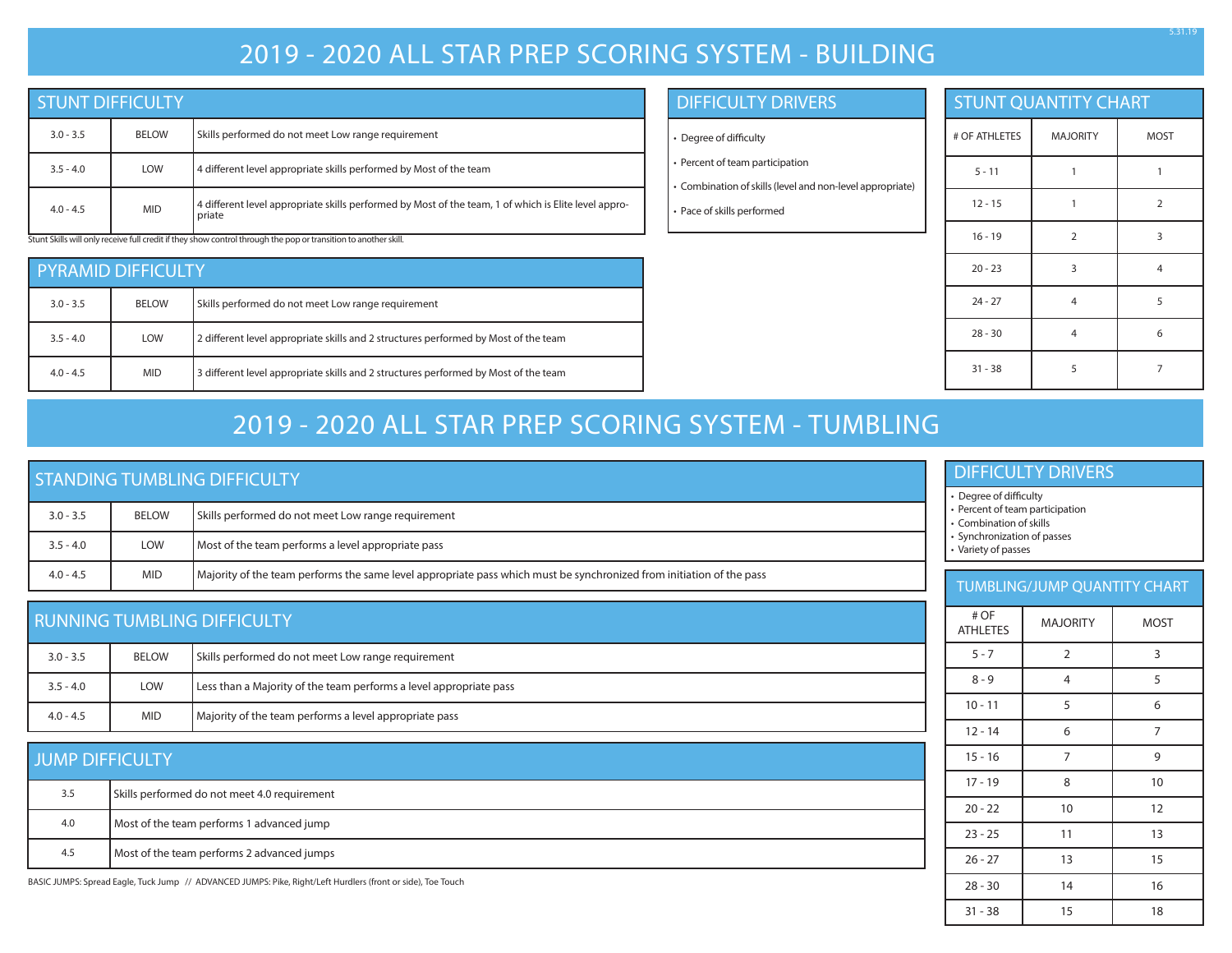### **2019 - 2020 ALL STAR PREP SCORING SYSTEM - OVERALL**

| <b>STUNT CREATIVITY</b> |                                                                                                                    |  |
|-------------------------|--------------------------------------------------------------------------------------------------------------------|--|
| $2.0 - 2.5$             | Stunt skills incorporate visual, unique or innovative ideas. This includes level and non-level appropriate skills. |  |

5.31.

| <b>PYRAMID CREATIVITY</b> |                                                                                                                      |  |
|---------------------------|----------------------------------------------------------------------------------------------------------------------|--|
| $2.0 - 2.5$               | Pyramid skills incorporate visual, unique or innovative ideas. This includes level and non-level appropriate skills. |  |

| <b>DANCE</b> |                                                                                                                                                                                                                                                                                                                          |
|--------------|--------------------------------------------------------------------------------------------------------------------------------------------------------------------------------------------------------------------------------------------------------------------------------------------------------------------------|
| $9.0 - 10$   | A team's ability to demonstrate a high level of energy and entertainment value which incorporates multiple visual elements including a variety of levels, formation changes, partner work,<br>footwork and floorwork. This includes technique, perfection, synchronization, pace and intricacy of dance moves performed. |

| <b>PERFORMANCE</b> |                                                                                                                                                                                                          |
|--------------------|----------------------------------------------------------------------------------------------------------------------------------------------------------------------------------------------------------|
| $9.0 - 10$         | A team's ability to demonstrate high levels of energy and excitement while maintaining genuine enthusiasm and showmanship. Thi s will include appropriate athletic impression throughout the<br>routine. |

| <b>ROUTINE COMPOSITION</b> |                                                                                                                                                                                                                                                                                    |  |
|----------------------------|------------------------------------------------------------------------------------------------------------------------------------------------------------------------------------------------------------------------------------------------------------------------------------|--|
| $9.0 - 10$                 | A team's ability to demonstrate precise spacing in formations and seamless patterns of movement in transitions performed throug hout the routine. This includes innovative, visual and intricate<br>lideas, as well as, any additional skills performed to enhance overall appeal. |  |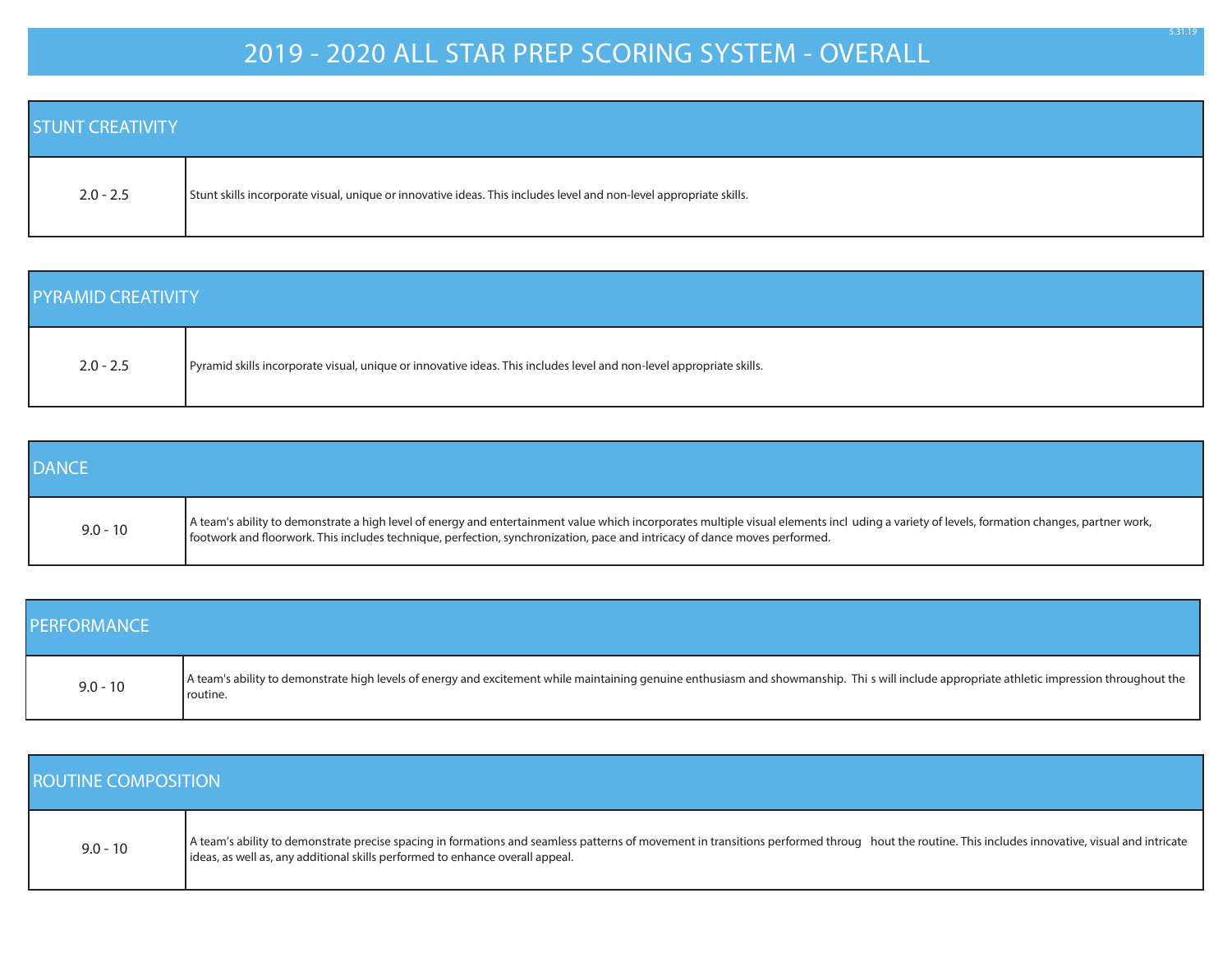| <b>EXECUTION</b> |                                                                                                                                                                                                                                                                                                                                                                                                                                                                                                                                                                                                                                                                                    |
|------------------|------------------------------------------------------------------------------------------------------------------------------------------------------------------------------------------------------------------------------------------------------------------------------------------------------------------------------------------------------------------------------------------------------------------------------------------------------------------------------------------------------------------------------------------------------------------------------------------------------------------------------------------------------------------------------------|
| $3.5 - 5.0$      | Athletes are expected to demonstrate excellent technique when performing each skill. A team's execution will be determined by all athletes performing the skill.<br>Scores will start at a 5.0 and may be reduced by .1, .2 or .3 based on the lack of technical execution of each driver<br>. 1 - Minor technique issues by the team, not just 1 athlete in Tumbling/Jumps or 1 athlete in Stunts/Pyramid/Tosses<br>$\cdot$ .2 – Multiple technique issues by the team<br>$\cdot$ .3 – Widespread technique issues by the team<br>$\lvert \cdot$ No more than .3 will be taken off for a single driver.<br>• Stylistic differences will not factor into a teams' Execution score. |

| <b>STUNT/PYRAMID DRIVERS</b>                                                                                                                                                            |                                                                      |  |  |
|-----------------------------------------------------------------------------------------------------------------------------------------------------------------------------------------|----------------------------------------------------------------------|--|--|
|                                                                                                                                                                                         | Each driver may include, but is not limited to, the below examples:  |  |  |
| • Body control<br>• Uniform flexibility<br><b>Top Person</b><br>• Motion placement<br>• Legs straight/locked and toes pointed                                                           |                                                                      |  |  |
| • Stability of the stunt<br>· Solid stance<br>Bases/Spotters<br>• Positioned shoulder width apart<br>• Feet stationary                                                                  |                                                                      |  |  |
| Transitions                                                                                                                                                                             | • Entries<br>• Dismounts<br>• Speed/control/flow from skill to skill |  |  |
| • Timing<br>Synchronization*                                                                                                                                                            |                                                                      |  |  |
| • .2 - 2 errors (Bobbles**, Building Falls, and/or Major Building Falls)<br>• .3 - 3 or more errors (Bobbles**, Building Falls, and/or Major Building Falls)<br><b>Obvious Mistakes</b> |                                                                      |  |  |

\*Teams that do not perform atleast 1 level appropriate skill/transition by 2 or more groupsin Stunts and Pyramids will automatically receive .3 off for Synchronization.

\*\*Bobbles - Stunt/Pyramid skills that almost fall, but are saved.

| <b>STANDING/RUNNING TUMBLING DRIVERS</b><br>Each driver may include, but is not limited to, the below examples:            |                                                                                                                       |  |  |
|----------------------------------------------------------------------------------------------------------------------------|-----------------------------------------------------------------------------------------------------------------------|--|--|
| • Arm placement into a pass/skill<br>· Swing/prep<br>Approach<br>• Chest placement<br>• Flow from skill to skill in a pass |                                                                                                                       |  |  |
| Speed                                                                                                                      | • Consistent or increases through pass/skills<br>• Connection of pass/skills                                          |  |  |
| <b>Body Control</b>                                                                                                        | • Head placement<br>• Arm/shoulder placement in skills<br>$\cdot$ Hips<br>· Leg placement in skills<br>· Pointed toes |  |  |
| • Controlled<br>• Legs/feet together<br>Chest placement<br>Finished pass/skill<br>Landings<br>· Incomplete twisting skills |                                                                                                                       |  |  |
| Synchronization*                                                                                                           | • Timing                                                                                                              |  |  |

| <b>JUMP DRIVERS</b><br>Each driver may include, but is not limited to the below examples: |                                                                                               |  |
|-------------------------------------------------------------------------------------------|-----------------------------------------------------------------------------------------------|--|
| Approach                                                                                  | • Consistent entry<br>• Swing/prep                                                            |  |
| Arm Placement                                                                             | $\cdot$ Arm position within jump(s)                                                           |  |
| Leg Placement                                                                             | • Straight legs<br>• Pointed toes<br>• Hip placement/rotation<br>• Hyperextension<br>• Height |  |
| Landings                                                                                  | • Legs/feet together<br>• Chest placement                                                     |  |
| Synchronization                                                                           | • Timing                                                                                      |  |

\*Teams that do not perform 2 or more passes synchronized in a group will automatically receive .3 off for Synchronization.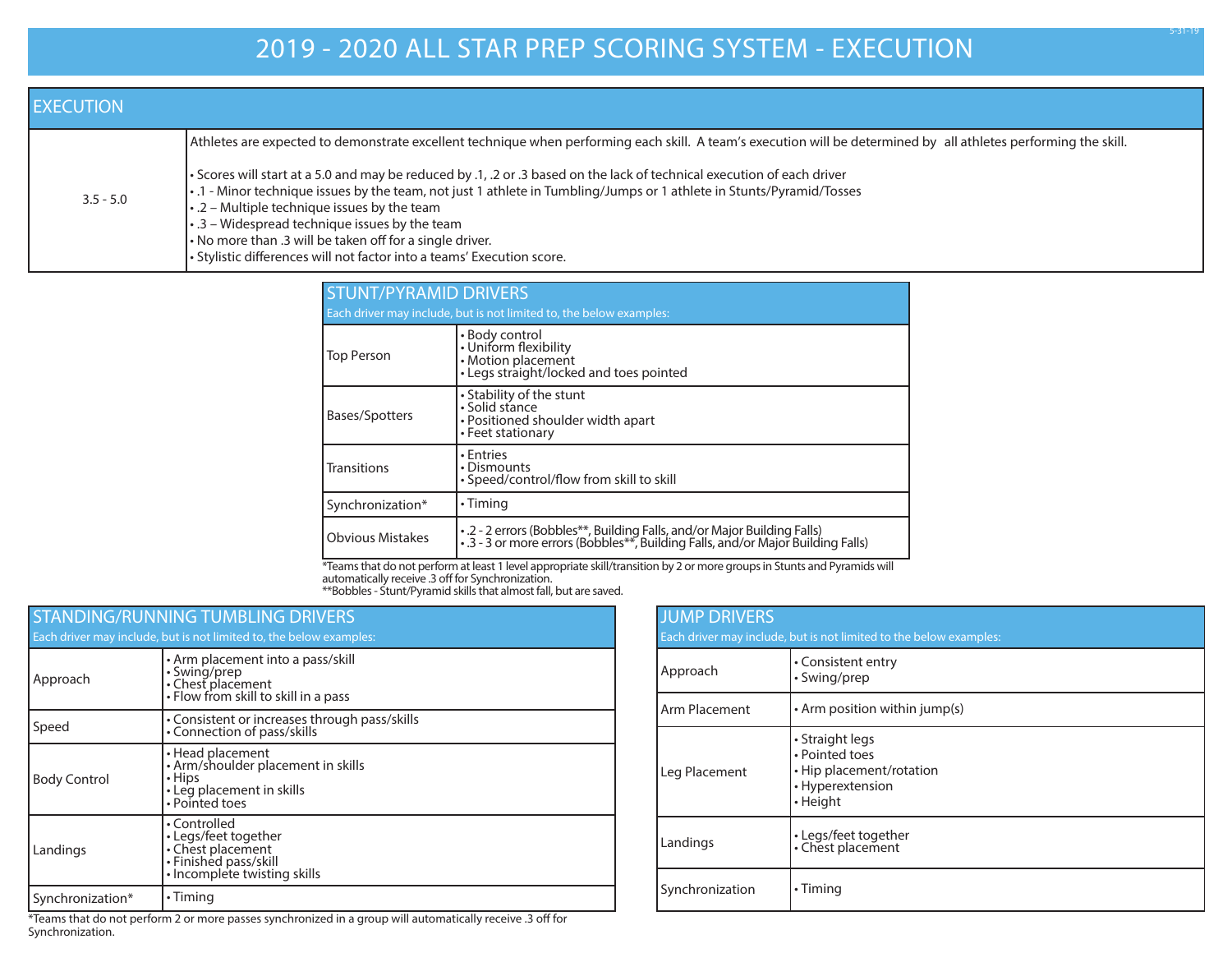## **2019 - <sup>2020</sup> ALL STAR PREP SCORING SYSTEM - STUNTS** 5.31.19

|                                          | LEVEL 1                     |                                                                                                                                                                                            |                                                                                                                                              |                                  |                                                                                                                                                                                                                                                                                                                                                                                                                                                                                                    |
|------------------------------------------|-----------------------------|--------------------------------------------------------------------------------------------------------------------------------------------------------------------------------------------|----------------------------------------------------------------------------------------------------------------------------------------------|----------------------------------|----------------------------------------------------------------------------------------------------------------------------------------------------------------------------------------------------------------------------------------------------------------------------------------------------------------------------------------------------------------------------------------------------------------------------------------------------------------------------------------------------|
|                                          | <b>INVERSION STYLE</b>      | <b>RELEASE STYLE</b>                                                                                                                                                                       | <b>TWISTING</b>                                                                                                                              | <b>DISMOUNT STYLE</b>            | <b>OTHER STUNTS</b>                                                                                                                                                                                                                                                                                                                                                                                                                                                                                |
| LEVEL<br><b>APPROPRIATE</b>              | • INVERSION TO GROUND LEVEL | • SWITCH UP TO LIB BELOW PREP LEVEL<br>• SWITCH UP TO BODY POSITION BELOW PREP<br>LEVEL<br>• TIC TOC BELOW PREP LEVEL (LIB TO LIB)<br>• TIC TOC BELOW PREP LEVEL (LIB TO BODY<br>POSITION) | 1/4 TWISTING TRANSITION TO BELOW PREP LEVEL<br>$\bullet$<br>1/4 DOWN TO GROUND LEVEL<br>$\cdot$<br>• 1/4 TWISTING TRANSITION FROM PREP LEVEL | · STEP DOWN<br>· STRAIGHT CRADLE | • BACK STAND<br>. PREP LEVEL SHOW & GO<br>· STRADDLE SIT<br>• FLAT BACK<br>• EXTENDED STRADDLE SIT<br>. BELOW PREP LEVEL 1 LEG STUNT<br>• EXTENDED FLAT BACK<br>• PREP LEVEL 1 LEG STUNT WITH BRACER<br>• PREP LEVEL TO PRONE<br>• 1 LEG STUNT BELOW PREP LEVEL<br>• SHOULDER SIT<br>$\cdot$ CHAIR<br>· SHOULDER STAND<br>• COMBINATION OF TWO OR MORE LEVEL APPROPRIATE<br>SKILLS PERFORMED SIMULTANEOUSLY<br>• TRANSITION FROM BELOW PREP LEVEL TO PREP<br>LEVEL BODY POSITION STUNT WITH BRACER |
| <b>ELITE LEVEL</b><br><b>APPROPRIATE</b> |                             | • TIC TOC BELOW PREP LEVEL<br><b>(BODY POSITION TO</b><br><b>BODY POSITION)</b>                                                                                                            | <sup>1/4</sup> TWISTING TRANSITION TO PREP                                                                                                   |                                  | • <i>1</i> /4 TWISTING TRANSITION TO PREP LEVEL 1 LEG<br>STUNT WITH BRACER                                                                                                                                                                                                                                                                                                                                                                                                                         |

#### **LEVEL 2**

|                                   | <b>INVERSION STYLE</b>                                                                                     | <b>RELEASE STYLE</b>                                                                                              | <b>TWISTING</b>                                                                                                                                                                                                                                           | <b>DISMOUNT STYLE</b>                                                                                                                     | <b>OTHER STUNTS</b>                                                                                                                                                                                                                                                                 |
|-----------------------------------|------------------------------------------------------------------------------------------------------------|-------------------------------------------------------------------------------------------------------------------|-----------------------------------------------------------------------------------------------------------------------------------------------------------------------------------------------------------------------------------------------------------|-------------------------------------------------------------------------------------------------------------------------------------------|-------------------------------------------------------------------------------------------------------------------------------------------------------------------------------------------------------------------------------------------------------------------------------------|
| LEVEL<br>APPROPRIATE              | • INVERSION FROM GROUND LEVEL TO BELOW<br><b>PREP LEVEL</b><br>• INVERSION FROM GROUND LEVEL TO PREP LEVEL | . SWITCH UP TO LIB PREP LEVEL<br>• TIC TOC PREP LEVEL (LIB TO LIB)<br>• TIC TOC PREP LEVEL (LIB TO BODY POSITION) | 1/2 TWISTING TRANSITION TO BELOW PREP LEVEL<br>1/2 TWISTING TRANSITION TO PREP LEVEL<br>1/4 TWISTING TRANSITION TO PREP LEVEL 1 LEG<br>STUNT<br><b>3/ TWISTING TRANSITION TO PREP LEVEL BODY</b><br>POSITION<br>1/4 TWISTING TRANSITION TO EXTENDED STUNT | • STRAIGHT CRADLE FROM EXTENSION<br>• STRAIGHT CRADLE FROM PREP LEVEL BODY<br>POSITION<br>1/4 TWISTING DISMOUNT FROM PREP OR<br>EXTENSION | $\cdot$ PRONE<br>• PREP LEVEL 1 LEG STUNT<br>$\overline{\phantom{a}}$ extension<br>· BARREL ROLL<br>• LEAP FROG VARIATIONS<br>$\cdot$ % TWIST TO PRONE<br>• WALK IN PREP LEVEL PRESS EXTENSION<br>• COMBINATION OF TWO OR MORE LEVEL APPROPRIATE<br>SKILLS PERFORMED SIMULTANEOUSLY |
| <b>ELITE LEVEL</b><br>APPROPRIATE | • INVERSION FROM GROUND LEVEL TO EXTENDED<br><b>STUNT</b>                                                  | . TIC TOC PREP LEVEL<br><b>(BODY POSITION TO BODY</b><br>POSITION)                                                | 1/2 TWISTING TRANSITION TO EXTENDED STUNT                                                                                                                                                                                                                 |                                                                                                                                           | • <i>V</i> TWISTING INVERSION TO EXTENDED STUNT<br>• <i>\{</i> TWISTING TIC TOC TO PREP LEVEL 1 LEG STUNT<br>• ½ TWISTING INVERSION TO PREP LEVEL 1 LEG<br><b>STUNT</b>                                                                                                             |

#### **LEVEL 3**

|                                   | <b>INVERSION STYLE</b>                                                                                   | <b>RELEASE STYLE</b>                                                                                                                                                                                                                                          | <b>TWISTING</b>                                                                                                                                                                                                                           | <b>DISMOUNT STYLE</b>                                                                                                                                                                                                                | <b>OTHER STUNTS</b>                                                                                                                                                                                                                                                                                                                                                                             |
|-----------------------------------|----------------------------------------------------------------------------------------------------------|---------------------------------------------------------------------------------------------------------------------------------------------------------------------------------------------------------------------------------------------------------------|-------------------------------------------------------------------------------------------------------------------------------------------------------------------------------------------------------------------------------------------|--------------------------------------------------------------------------------------------------------------------------------------------------------------------------------------------------------------------------------------|-------------------------------------------------------------------------------------------------------------------------------------------------------------------------------------------------------------------------------------------------------------------------------------------------------------------------------------------------------------------------------------------------|
| LEVEL<br>APPROPRIATE              | • INVERTED BELOW PREP LEVEL<br>• INVERTED AT PREP LEVEL<br>• DOWNWARD INVERSION FROM BELOW PREP<br>LEVEL | . RELEASE TO PREP LEVEL OR BELOW<br>• SWITCH UP TO PREP LEVEL LIB<br>• BALL UP. STRADDLE UP AND/OR RELEASE TO<br>PREP LEVEL LIB<br>• TIC TOC BELOW PREP LEVEL TO BELOW PREP<br>LEVEL (LIB TO LIB)<br>• TIC TOC BELOW PREP LEVEL TO PREP LEVEL (LIB<br>TO LIB) | • FULL UP BELOW PREP LEVEL<br>• FULL UP PREP LEVEL STUNT<br>• ¼ TWISTING TRANSITION TO EXTENDED 1 LEG<br><b>STUNT</b><br>. FULL UP TO PREP LEVEL 1 LEG STUNT<br>• PREP LEVEL FULL TWISTING TRANSITION TO PREP<br><b>LEVEL 1 LEG STUNT</b> | • STRAIGHT CRADLE FROM EXTENDED 1 LEG<br><b>STUNT</b><br>$\cdot$ FULL DOWN FROM PREP<br>• <i>\{A TWISTING DISMOUNT FROM EXTENDED 1 LEG</i><br>• FULL DOWN FROM EXTENSION<br>• SINGLE SKILL CRADLE FROM 2 LEG STUNT<br>(NON-TWISTING) | • FULL TWIST TO PRONE FROM PREP LEVEL<br>• EXTENDED 1 LEG STUNT<br>• SUSPENDED FRONT FLIP<br>· SPECIALTY SUSPENDED FRONT FLIP (NON-TWISTING)<br>. SUSPENDED TWISTING FRONT FLIP<br>• TOSS HANDS<br>• SINGLE BASED 1 LEG EXTENDED STUNTS<br>• TOSS HANDS PAUSE PRESS EXTENSION<br>$\cdot$ WALK IN EXTENSION<br>• COMBINATION OF TWO OR MORE LEVEL APPROPRIATE<br>SKILLS PERFORMED SIMULTANEOUSLY |
| ELITE LEVEL<br><b>APPROPRIATE</b> | • INVERSION TO EXTENDED 1 LEG STUNT                                                                      | • TIC TOC PREP LEVEL LIB TO EXTENDED BODY<br><b>POSITION</b><br>• SWITCH UP TO PREP LEVEL BODY POSITION<br>• BALL UP. STRADDLE UP AND/OR RELEASE TO PREP<br><b>LEVEL BODY POSITION</b>                                                                        | • FULL UP TO PREP LEVEL BODY POSITION<br>• % TWISTING TRANSITION TO EXTENDED 1 LEG<br><b>STUNT</b><br>• PREP LEVEL FULL TWISTING TRANSITION TO PREP<br><b>LEVEL BODY POSITION</b>                                                         |                                                                                                                                                                                                                                      | • <i>V</i> TWISTING INVERSION TO EXTENDED 1 LEG<br><b>STUNT</b><br>• FULL TWISTING TIC TOC AT PREP LEVEL (LIB TO<br><b>BODY POSITION)</b>                                                                                                                                                                                                                                                       |

This document includes examples of level appropriate skills. Coaches are still responsible for ensuring that any skills performed in their routine are compliant with the USASF Safety Rules. Please check back as this docume